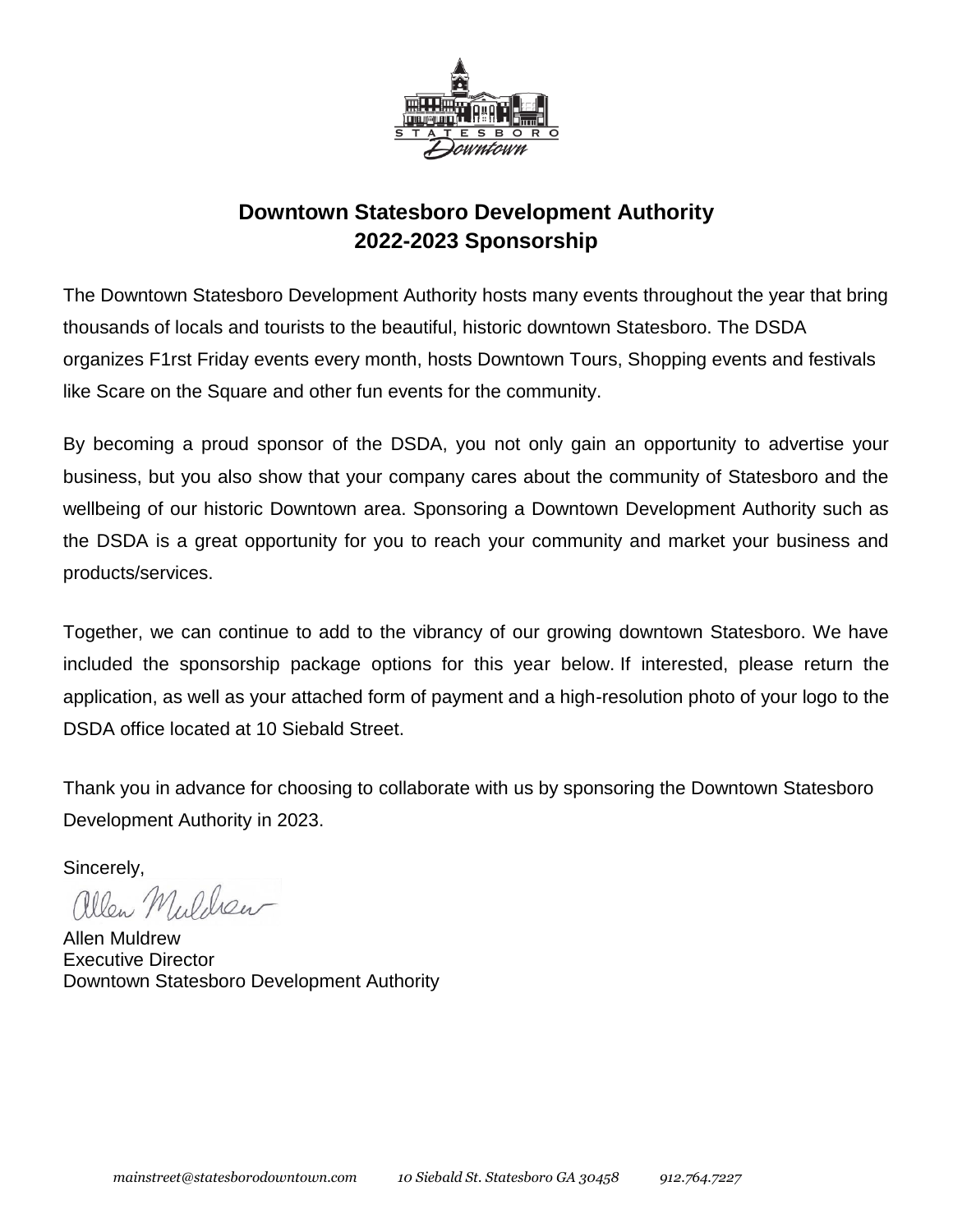

# **DSDA Sponsorship Packages:**

| Benefits:<br>Benefits:<br>$\rightarrow$ Video advertising on our YouTube<br>$\rightarrow$ Feature in the DSDA blog post for<br>channel and video feature in the<br>event.<br><b>DSDA</b> newsletter<br>$\rightarrow$ Feature in print advertising for event<br>$\rightarrow$ Feature in print-advertising throughout<br>(newsprint, posters, banners)<br>fiscal year (newsprint, posters, signs,<br>$\rightarrow$ Banner with logo to be displayed<br>banners, etc. created for events)<br>during event<br>$\rightarrow$ Premium booth space for each First<br>$\rightarrow$ Highlighted feature in our newsletter<br>Friday event + free booth slot for any<br>emailed to the DSDA mailing list<br>other events within fiscal year<br>$\rightarrow$ Other media mention (radio, press<br>$\rightarrow$ At least one highlighted feature in our<br>releases, and event coverage)<br>$\rightarrow$ Mention and feature in social media<br>newsletter emailed to the DSDA<br>mailing list.<br>posts for event<br>$\rightarrow$ Logo, business description, and link to<br>$\rightarrow$ Premium booth space for event<br>your website on the DSDA website,<br>www.statesborodowntown.com<br>$\rightarrow$ Other media mention (radio, press<br>releases, event coverage)<br>$\rightarrow$ Mention and feature in social media<br>posts for events. | <b>Annual Sponsor (\$1000)</b>                    | <b>Event Sponsor (\$750)</b> |  |
|--------------------------------------------------------------------------------------------------------------------------------------------------------------------------------------------------------------------------------------------------------------------------------------------------------------------------------------------------------------------------------------------------------------------------------------------------------------------------------------------------------------------------------------------------------------------------------------------------------------------------------------------------------------------------------------------------------------------------------------------------------------------------------------------------------------------------------------------------------------------------------------------------------------------------------------------------------------------------------------------------------------------------------------------------------------------------------------------------------------------------------------------------------------------------------------------------------------------------------------------------------------------------------------------------------------------------------------------------|---------------------------------------------------|------------------------------|--|
|                                                                                                                                                                                                                                                                                                                                                                                                                                                                                                                                                                                                                                                                                                                                                                                                                                                                                                                                                                                                                                                                                                                                                                                                                                                                                                                                                  |                                                   |                              |  |
|                                                                                                                                                                                                                                                                                                                                                                                                                                                                                                                                                                                                                                                                                                                                                                                                                                                                                                                                                                                                                                                                                                                                                                                                                                                                                                                                                  | $\rightarrow$ Repost of your social media content |                              |  |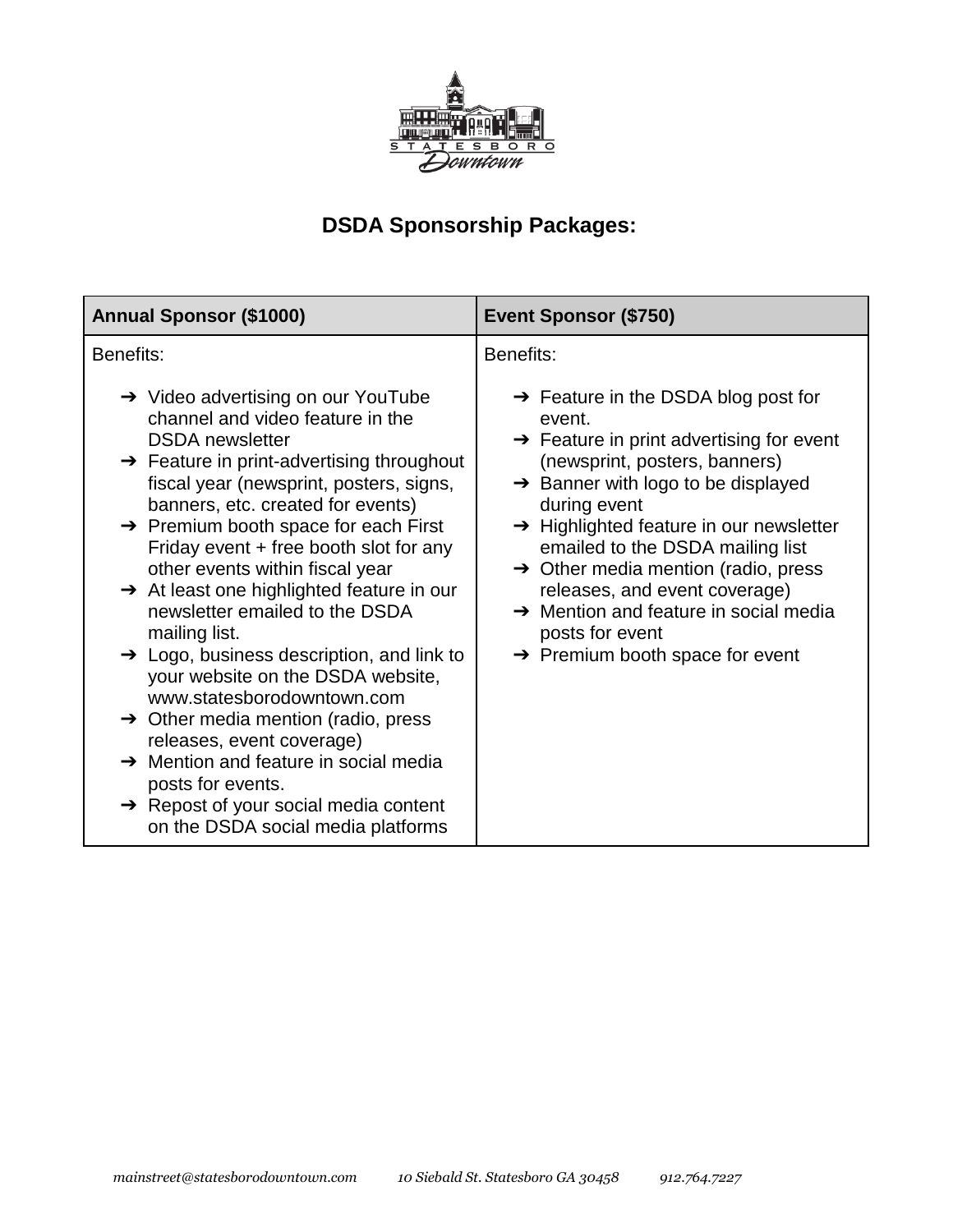

#### **2022-2023 Sponsorship Application**

| Description of company, products, and/or services: |                              |                           |
|----------------------------------------------------|------------------------------|---------------------------|
|                                                    |                              |                           |
| <b>Sponsorship Package Choice:</b>                 |                              |                           |
| Annual Sponsor (\$1000) □                          | <b>Event Sponsor (\$750)</b> |                           |
|                                                    |                              | Date: ___________________ |

Along with this application, please include a high-resolution photo of your business' logo. After receiving your application, an invoice will be sent to your email on file. All checks should be made payable to the **DSDA** at **10 Siebald St. Statesboro, GA 30458.**